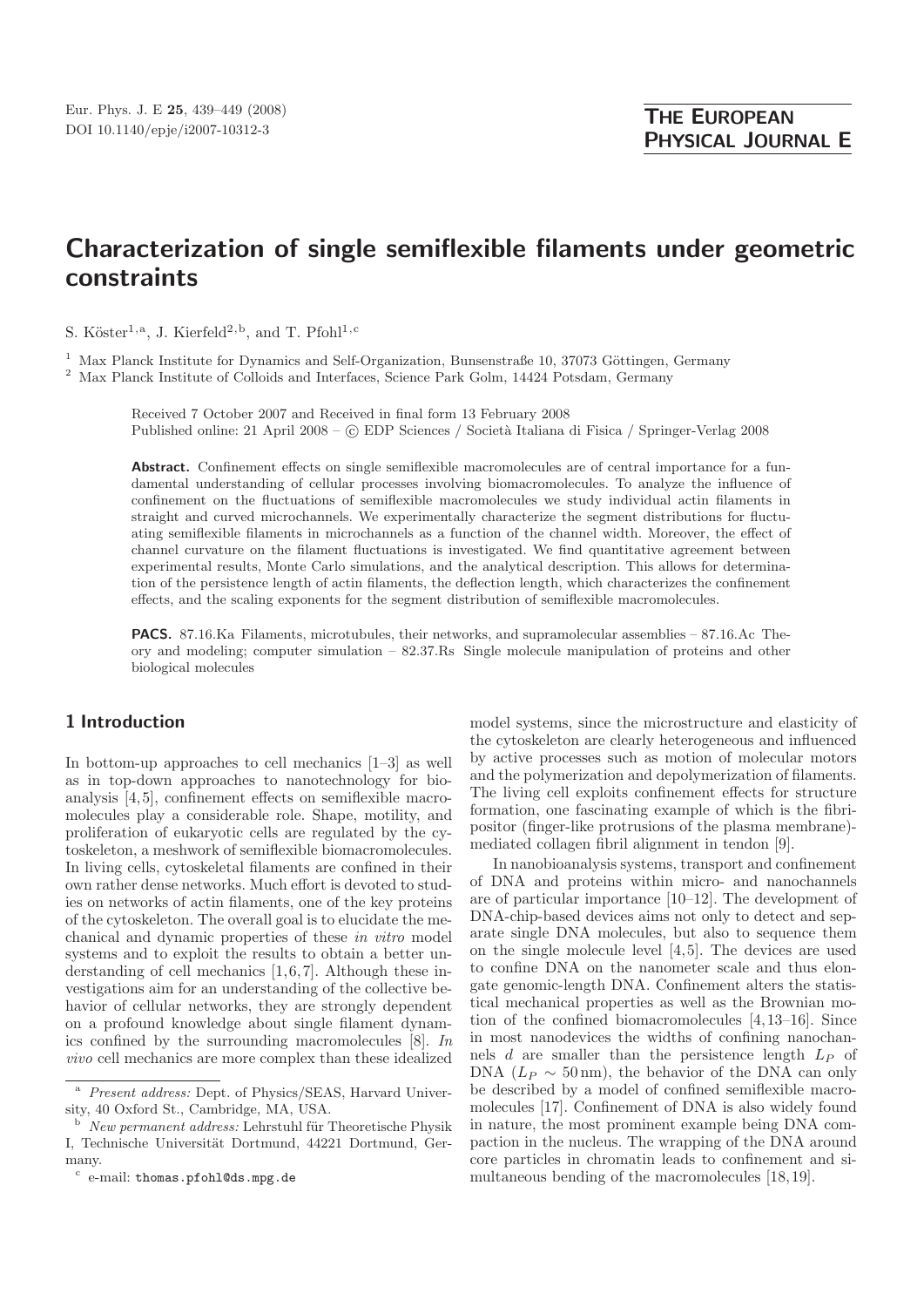In this work we study the Brownian dynamics and mechanical properties of actin filaments, which are confined in microchannels of different geometries. Apart from being a biologically relevant system, actin is known for its reliability as an experimental model system for semiflexible macromolecules. The width of the channels d and the filament contour length  $L$  as well as the persistence length  $L_P$ are on the order of a few micrometers, which enables direct observation and visualization of fluorescently labeled macromolecules by optical microscopy. Typical radii of curvature of the channels are comparable to or larger than the persistence length  $L_P$  and similar to typical curvatures of confining "tubes" in entangled actin solutions [8]. We characterize the segment distributions of fluctuating actin filaments as a function of the channel width as well as the influence of a curvature on the thermal fluctuations. By combining experimental, modeling, and analytical approaches, we provide a complete analysis of semiflexible filament behavior under geometric constraints on the single molecule level.

# 2 Experimental methods

Rhodamine labeled G-actin (Cytoskeleton, Denver, USA) is polymerized, stabilized using phalloidin, and diluted to a final monomer concentration of 70 nM. The detailed procedure is described in reference [13]. The dilute polymer solution is injected into microchannels which are fabricated using standard soft lithography techniques [20,21]. The depth h of the PDMS microchannels for all experiments presented here is between 0.9 and  $1.4 \mu$ m. We use parallel straight channels with widths of  $d = 1.5, 4.0, 5.8$ , and  $9.8 \mu m$ , and curved channels with different radii of curvature  $(13.5-143.5 \,\mu\text{m})$  and a width of  $d = 2.5 \,\mu\text{m}$  (see Fig. 1). The microchannels are tightly sealed with glass cover slips. This allows for high-resolution fluorescence microscopy (see Fig. 2a) using an Olympus BX61 fluorescence microscope equipped with a 75W xenon lamp and a 100× Plan Apochromat oil-immersion objective. Exposure times for the image sequences are 100 ms. Examples of snapshots are shown in Figure 2a. Due to the small channel depth and the projection of the filament contour into the focal plane of the microscope, we observe F-actin in a quasi-2D geometry [22]. The channel walls are coated with bovine serum albumin (BSA) to avoid additional interactions of the actin filaments and the channel walls.

To obtain the tangent vectors  $\mathbf{t}(s)$ , the microscopy images are binarized and skeletonized to a one-pixel-line using commercial image processing software (Image-Pro Plus, AnalySIS, MATLAB). A cubic spline fit is applied to the one-pixel-line and an arclength reparametrization of the continuous line is obtained by dividing it into tangent vectors of equal length. The correlation function of the corresponding unit tangent vectors as a function of their arclength separation  $l$  is calculated from the average  $\langle \cos \theta(l) \rangle \equiv \langle \mathbf{t}(s) \cdot \mathbf{t}(s+l) \rangle$  of their scalar products [13,14], where the thermodynamic average is performed by an average in time over all recorded conformations. In addition, we perform a spatial average over all points s within the



Fig. 1. Schematic representation of confined semiflexible filaments in different channel geometries. a) Straight channels. b) Curved channels. c) Parameters used to describe curved channels.

same image. To further improve the statistics of our results, we also average the data of several filaments where the same experimental parameters have been applied. In this case additional weighting by the filament length and number of recorded conformations is taken into account.

To obtain the segment distribution in straight channels, we rotate all images containing the one-pixel-lines such that the channel direction is exactly horizontal. We integrate the intensity over the full filament length along the direction of the channels, average the values over all recorded conformations of a filament, normalize the result by the length of the filament, mirror and average the data at the center line of the channel to improve the statistics. Results are plotted against the z-coordinate perpendicular to the channel, where we choose  $z = 0$  and  $z = d$  as the positions of the channel walls.

## 3 Theoretical model

#### 3.1 Tangent correlations in curved channels

We have introduced an analytical description of tangent correlations of fluctuating semiflexible filaments in straight channels under consideration of the apparent broadening of the filaments' contour in microscopy images [14]. For long and weakly bent filaments, we find the following scaling form for the tangent correlations:

$$
1 - \langle \cos \theta(l) \rangle \approx \frac{\lambda}{L_P} C \left( \frac{l}{\lambda} \right) \tag{1}
$$

with a shape function

$$
\mathcal{C}(x) = \frac{1}{2\sqrt{2}} \left( \cos\left(\frac{\pi}{4}\right) - \cos\left(\frac{\pi}{4} + x\right) e^{-x} \right). \tag{2}
$$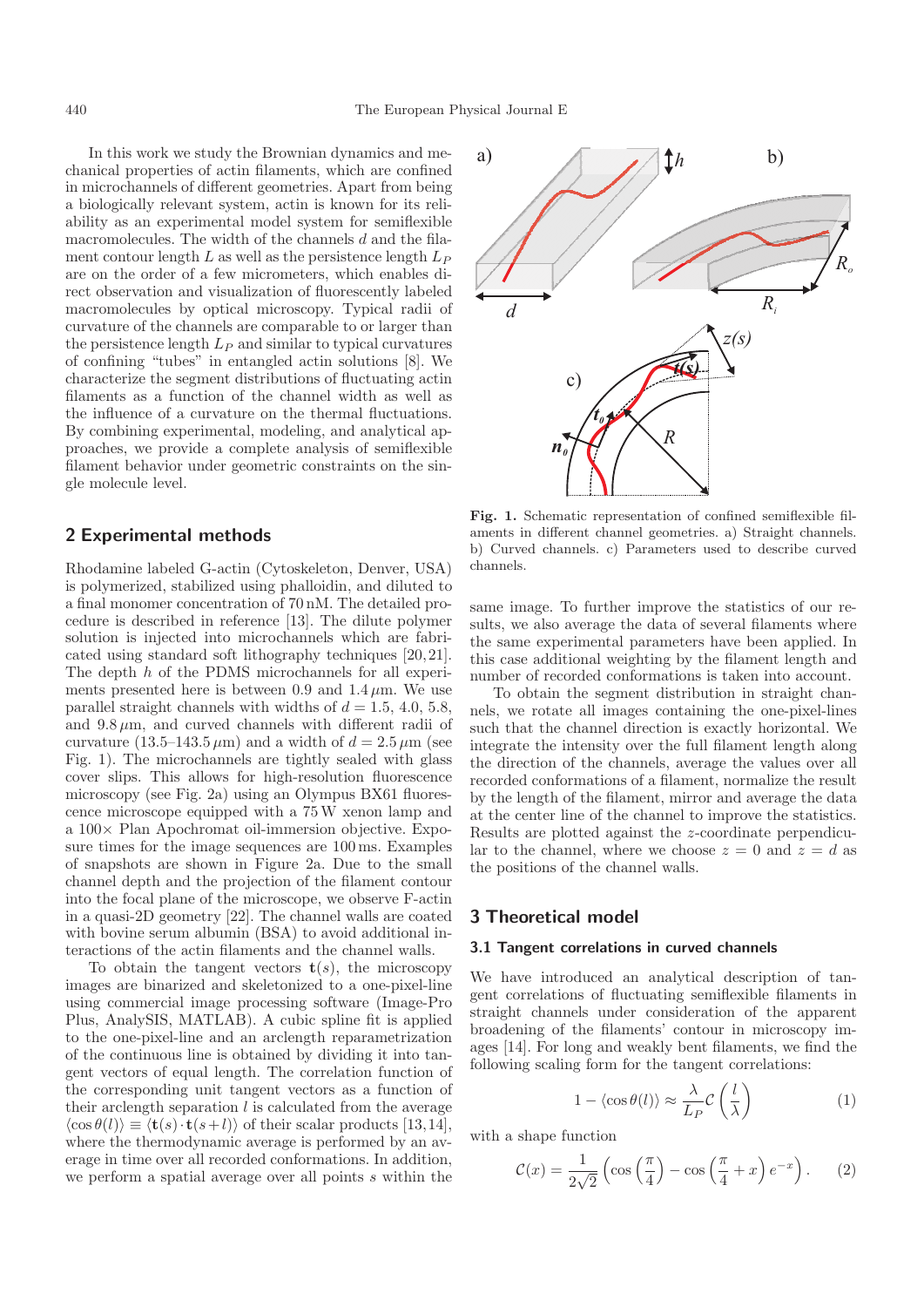$b)$ 

Fig. 2. Snapshots of fluctuating actin filaments. a) Experimental data for straight and curved channels. b) Simulated data for straight and curved channels. Scale bars are  $10 \mu m$ .

The scaling is governed by two length scales, the persistence length  $L_P$  and the deflection length  $\lambda$ , for which the Odijk scaling relation  $\lambda = aL_P^{1/3}d^{2/3}$  holds [17] with a numerical prefactor  $a \approx 0.76$ , which we determine by Monte Carlo (MC) simulations.

Our approach can be generalized to curved channels with an arbitrary shape. The results assume a particularly simple form provided that the channel radius of curvature is large compared to the deflection length. The center line of a curved channel with rectangular cross-section represents a contour in the two-dimensional focal plane of the microscope. We parameterize this two-dimensional contour  $r_0(s)$  using its arclength s. The position of the filament segments can be described by displacements normal to the channel direction. We introduce the unit tangent  $t_0(s) = \partial_s \mathbf{r}_0$  to the channel contour and the outward normal  $\mathbf{n}_0(s) = -R(s)\partial_s \mathbf{t}_0$ , where  $R(s)$  is the local radius of curvature of the channel center line. For a straight channel we have  $\mathbf{r}_0(s) = s\mathbf{e}_x$  and zero channel curvature or infinite radius of curvature. Analogously to the straight channels we describe filament fluctuations within the focal plane by displacements  $z(s)$  perpendicular to the local channel direction. The filament's contour in the focal plane is given by

$$
\mathbf{r}(s) = \mathbf{r}_0(s) + z(s)\mathbf{n}_0(s). \tag{3}
$$

We assume that the filaments are only weakly bent with small displacement gradients  $\partial_s z \ll 1$ . With the parametrization in equation (3) it follows that the bending energy of the filament is

$$
\mathcal{H}_b = \int_0^L ds \frac{\kappa}{2} \left[ R^{-2}(s) - R^{-3}(s)z(s) + (\partial_s^2 z)^2 \right], \quad (4)
$$

where the first term is the contribution of the background curvature of the channel, that is, the bending energy for a filament lying in the center of the curved channel. The second term represents the contribution of an effective force that pushes the filament outwards. The last term is the contribution of shape fluctuations of the filament within the channel. In the bending energy, we neglect higher order terms in displacement gradients  $\partial_s z$  as well as terms of the order of  $\mathcal{O}(R^{-4}z^2)$  and  $\mathcal{O}(R^{-2}(\partial_3 z)^2)$ . These terms are small compared to the term ~  $(\partial_s^2 z)^2$  if  $\lambda \ll R$ . The condition  $R \gg \lambda$  implies a separation of length scales of filament fluctuations and channel geometry: The typical length scale  $\lambda$  for filament fluctuations along the channel needs to be much smaller than the radius of curvature of the channel geometry to apply this description.

Locally, the channel potential acts on the displacement  $z(s)$  perpendicular to the channel in the same manner as for a straight channel. Therefore, we proceed as for straight channels and approximate the steric potential for hard channel walls by a harmonic potential, which leads to a Hamiltonian  $\mathcal{H}_R = \mathcal{H}_b + \int_0^L ds \frac{K}{2} z^2(s)$ .

For large radii of curvature, the tangent correlations of filaments in curved channels are simply given by multiplying the background correlations  $\mathbf{t}_0(s) \cdot \mathbf{t}_0(s + l)$  caused by the channel geometry with the result of a straight channel,

$$
\langle \mathbf{t}(s) \cdot \mathbf{t}(s+l) \rangle = (\mathbf{t}_0(s) \cdot \mathbf{t}_0(s+l)) \langle \mathbf{t}(s) \cdot \mathbf{t}(s+l) \rangle_{\text{straight}}, \tag{5}
$$

where  $\langle \mathbf{t}(s)\cdot \mathbf{t}(s+l)\rangle_{\text{straight}}$  is the tangent correlation function for a straight channel with zero curvature,  $R^{-1} = 0$ . In the experiments presented here we use channels with constant curvature  $R$ . In this case, equation (5) leads to

$$
\langle \cos \theta(l) \rangle = \cos \left(\frac{l}{R}\right)
$$

$$
\times \left[1 - \frac{\lambda}{2\sqrt{2}L_P} \left(\cos \left(\frac{\pi}{4}\right) - \cos \left(\frac{\pi}{4} + \frac{l}{\lambda}\right) \exp \left(\frac{-l}{\lambda}\right)\right)\right].
$$
  
(6)

In particular, this means that the ratio  $\langle \cos \theta(l) \rangle / \cos(l/R)$ assumes the scaling form of equation (1) with the shape function of equation (2).

We use MC simulations to show that equation (6) is still valid if the same definition of the deflection length is used as for straight channels. We perform MC simulations for filament parameters  $L = 100 \,\mu \text{m}$  and  $L_P = 15 \,\mu \text{m}$ , and channel width  $d = 2.5 \mu m$  with constant radii of curvature  $(R = 30, 50, 100, 150, \text{ or } 200 \,\mu\text{m})$ . The ratio  $\langle \cos \theta(l) \rangle / \cos(l/R)$  should exhibit the same scaling properties as for a straight channel. We use this ratio in the regime  $l/R \ll \pi/2$ , where the cosine is larger than zero, to perform the same rescaling as for straight channels. If the condition  $R \gg \lambda$  is fulfilled, the length scale  $\lambda$  on which the filaments perform unconfined fluctuations and

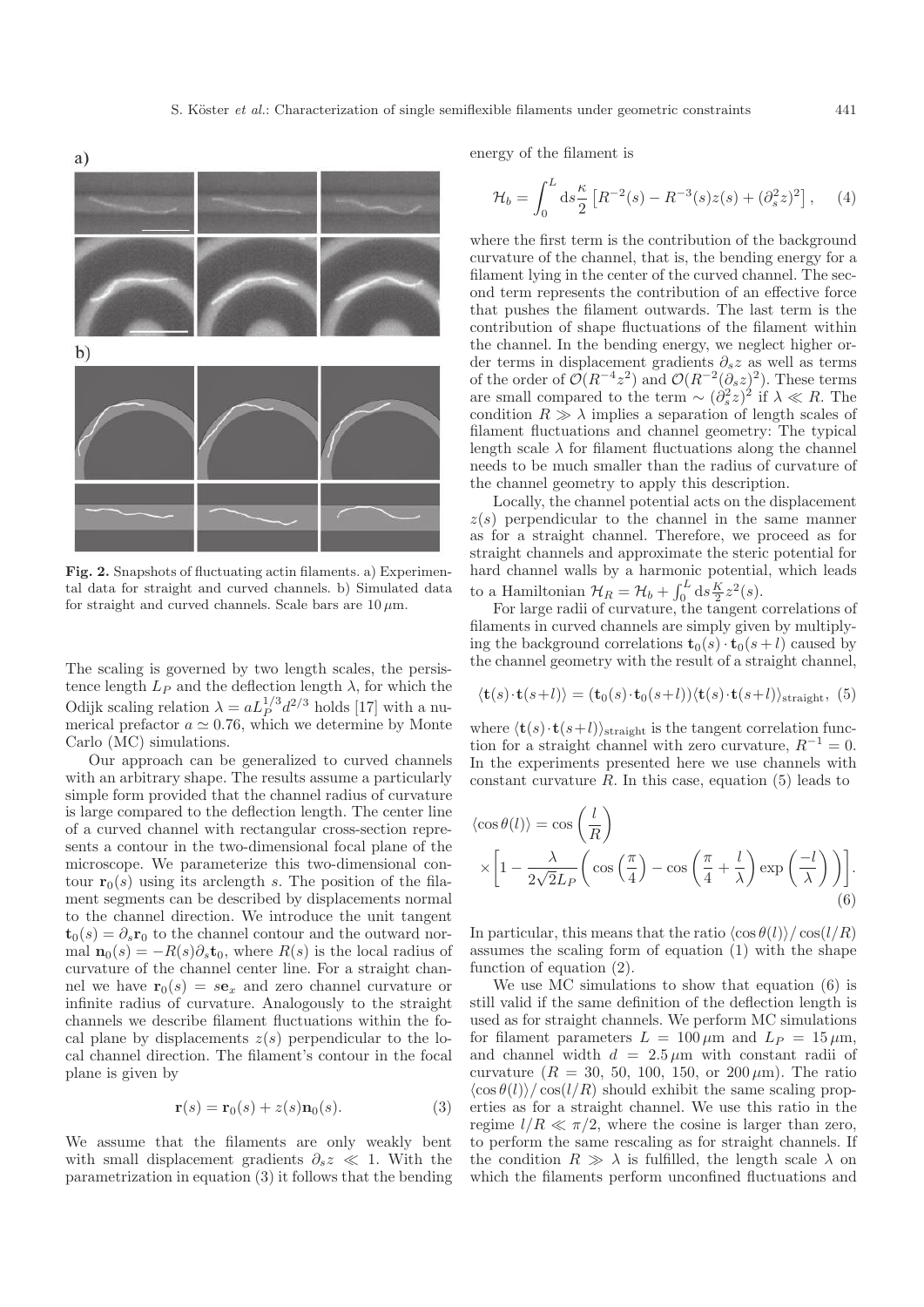the length scale R of the curved confining channel decouple. In this case the data can be collapsed onto the master curve

$$
\left(1 - \frac{\langle \cos \theta(l) \rangle}{\cos(l/R)}\right) d^{-2/3} L_P^{2/3} = C_a (ld^{-2/3} L_P^{-1/3}) \tag{7}
$$

with the same scaling function  $C_a(x) = aC(x/a)$  and the same numerical prefactor  $a \approx 0.76$  as for straight channels [14] (see Fig. 5b).

### 3.2 Segment distribution

A confining potential also influences the temporal and spatial distribution of segments of the filament within the conformational space. Therefore, the channel geometry gives rise to a characteristic distribution of filament segments in the z-direction, which can be measured in the present experiments. In the following, we consider a typical center segment, which is at least a distance  $\lambda$  away from the filament ends. Segments at the filament ends exhibit a slightly different scaling behavior. In contrast to flexible macromolecules, each segment of a semiflexible macromolecule has a well-defined tangent vector, and we have to consider the compound probability density  $P(z, v)$ for segment displacements z and displacement gradients  $v \equiv \partial_s z$ .  $P(z, v)\delta z \delta v$  is the probability to find a center segment within the range  $[z, z + \delta z]$  and with a displacement gradient in the interval  $[v, v + \delta v]$ . This probability density obeys a scaling form, which is governed by two exponents [23–26]: One exponent  $\theta_r$  describes the depletion of segments in front of the confining wall, and the other exponent  $\chi_r$  characterizes the probability of contacts with the wall. The detailed scaling form is given in the appendix.

The corresponding value  $P(z, 0)$  is the contact probability, for which we find

$$
P(z,0) \approx z^{\theta_r} d^{-4/3 - \theta_r} L_P^{1/3}.
$$
 (8)

The contact exponent  $\chi_r$  is defined such that it describes the scaling of this contact probability with the correlation length along the polymer, which is given by the deflection length,  $P(z, 0) \sim \lambda^{-\chi_r}$  [26]. Using the scaling law  $d \sim \lambda^{3/2}$  [17] together with equation (8) this leads to an exponent relation [26]

$$
\chi_r = 2 + 3\theta_r/2. \tag{9}
$$

This shows that the depletion exponent  $\theta_r$  and the contact exponent  $\chi_r$  are not independent and it is sufficient to determine one of these exponents to completely describe the scaling behavior of the segment distribution. The exponents are characteristic properties of a semiflexible polymer at a hard wall, which have been calculated analytically using transfer matrix techniques [24,25]:

$$
\theta_r = 1/3 \qquad \text{and} \qquad \chi_r = 5/2. \tag{10}
$$

In the experiments, the v-integrated segment distribution is measured, that is, the distribution of segment positions irrespective of their orientation. The corresponding contact probability of finding a segment close to the wall with arbitrary tangent  $v$  is

$$
P(z) \sim z^{1/3 + \theta_r} d^{-2\chi_r/3}
$$
  
 
$$
\sim z^{2/3} d^{-5/3}.
$$
 (11)

Thus, the probability  $P(z)\delta z$  to find a segment of a filament in a range  $[z, z + \delta z]$  in close proximity to a channel wall scales with  $z^{1/3+\theta_r}$  as a function of z at fixed d, and with  $d^{-2\chi_r/3} \sim \lambda^{-\chi_r}$  as a function of d at a fixed distance z.

The scaling behavior of  $P(z)$  given in equation (11) can be specified in terms of a shape function  $\Omega(y)$ . MC simulations can be used to determine  $\tilde{\Omega}(y)$  and to verify the scaling behavior. To compare this to experimental data, we perform MC simulations of long filaments  $(L = 35 \mu m)$  with  $L_P = 13 \mu m$  in channels with different widths  $d = 1.5, 4.2, 5.8, \text{ and } 9.8 \,\mu\text{m}$ . These values correspond to the experimental situation. The distribution  $P(z)$  is averaged over all segments along the filament to improve the statistics. For long filaments, this does not affect our results regarding the scaling properties of the distribution.

To determine the shape function  $\tilde{\Omega}(y)$ , we rescale the simulation data. We bin the segment distribution data into  $n_{\text{bin}} = 100$  bins of length  $\delta z = d/n_{\text{bin}}$  and show the probabilities  $P(z)d/n_{\text{bin}}$  as a function of the rescaled coordinate  $z/d$ . We should find a collapse of all data to a curve

$$
P(z)\frac{d}{n_{\text{bin}}} = \mathcal{P}\left(\frac{z}{d}\right) \tag{12}
$$

with a scaling function

$$
\mathcal{P}(y) = n_{\text{bin}}^{-1} \left[ y \left( 1 - y \right) \right]^{2/3} \tilde{\Omega}(y) \tag{13}
$$

for a depletion exponent  $\theta_r = 1/3$ .

In order to test whether we can fit the data satisfyingly well using a constant value  $\Omega(y) = \Omega$  for the shape function, we use the scaling function

$$
\mathcal{P}(y) = 3.41 n_{\text{bin}}^{-1} \left[ y(1-y) \right]^{2/3},\tag{14}
$$

corresponding to a constant

$$
\tilde{\Omega}(y) = \tilde{\Omega} = \frac{7\Gamma(1/3)}{2^{2/3}\sqrt{3\pi}\Gamma(5/6)} \simeq 3.41,\tag{15}
$$

which is determined by the normalization condition  $\int_0^d dz P(z) = 1$  or  $\tilde{Q}^{-1} = \int_0^1 dy [y(1-y)]^{2/3}$ . In equation (15),  $\Gamma(x)$  is the Gamma function [27].

#### 4 Results and discussion

#### 4.1 Segment distribution in microchannels

Previously, we have reported careful analysis of tangent correlation data derived from experiments with long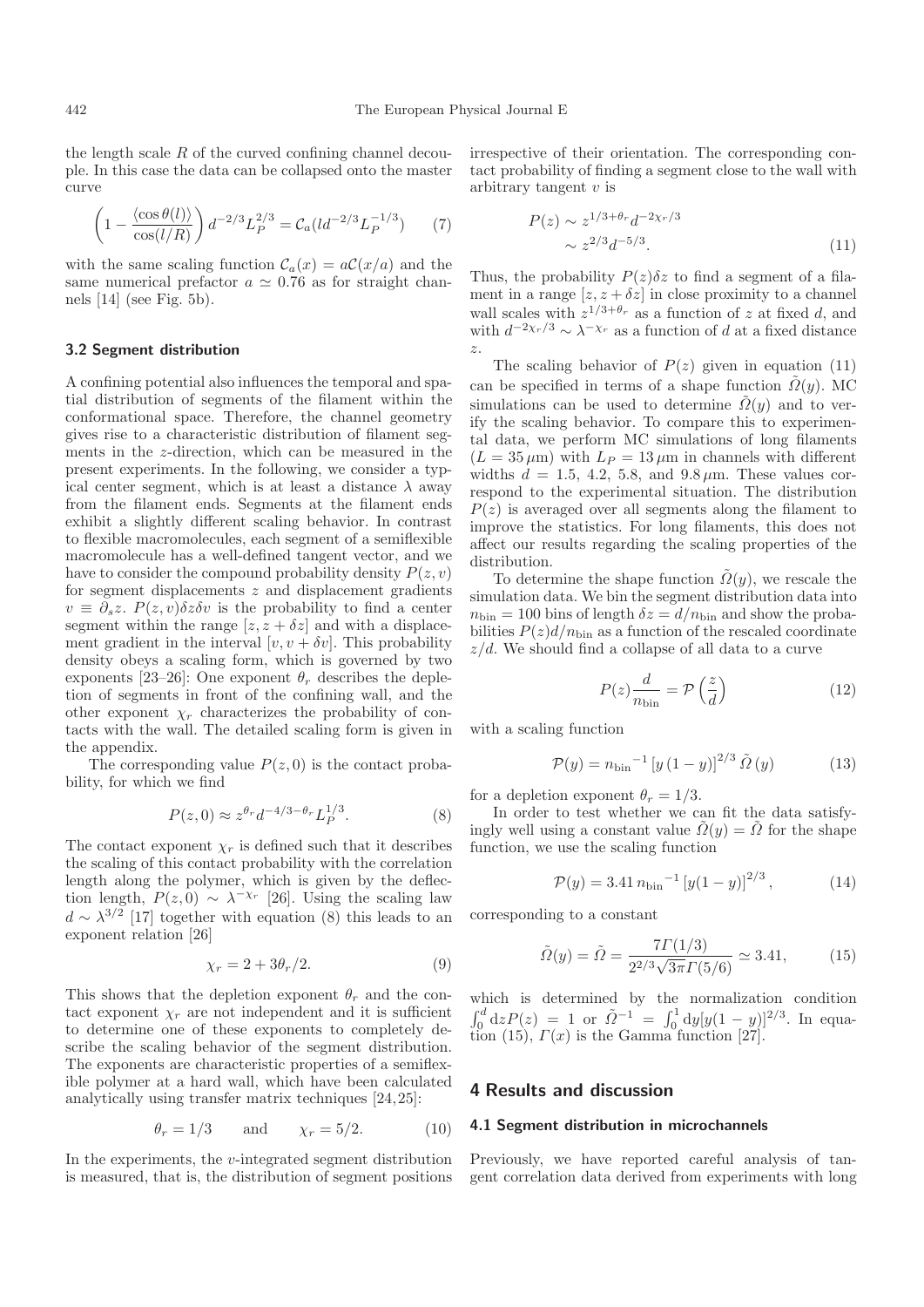$(L > 30 \,\mu\text{m})$  semiflexible filaments in straight confining microchannels [13,14]. These studies reveal a unique behavior of tangent correlations. Briefly, tangent correlations of confined filaments deviate from the known exponential decay of the tangent correlations of freely fluctuating filaments [28,29]. The overall correlation increases as the channel width decreases, as does the saturation level for very large distances l between two macromolecule segments along the filaments' contour. A pronounced minimum evolves and is shifted towards larger values of l as the channel width increases. The qualitative picture that emerges from the results is as follows: At distances  $l \sim \lambda$ the confining potential induces turns of the filament's contour leading to the minimum in the tangent correlation function. On length scales  $l < \lambda$ , filament segments are approximately free and the correlation function resembles the exponentially decaying free correlation function in this regime. On length scales  $l \gg \lambda$ , the confining potential leads to an alignment of the filament and therefore, to a characteristic plateau in the tangent correlations. Such a plateau cannot be explained by a stiffening of the filaments as it can be observed for filaments with larger persistence length but in contrast is a unique feature of the confinement effect. The value of the plateau in the tangent correlations is consistent with a picture, where the filament is viewed as an ensemble of roughly uncorrelated segments of length  $\lambda$ .

The presence of channel walls does not only influence the local tangential orientation of confined filaments. The distribution of filament segments with respect to the position within the channels also changes distinctly once wall potentials are introduced to the system. Analyzing the segment distribution of filaments in proximity of the channel walls sheds light on certain scaling laws that characterize the segment depletion in front of the walls. In Section 3.2, we introduced two exponents which are characteristic of depletion effects of semiflexible macromolecules:  $\chi_r$  for the contact probability to the wall along the polymer, that is to say, parallel to the wall, and  $\theta_r$  for the segment distribution perpendicular to the wall [26].

In our experiments we are able to measure these exponents for single macromolecules. The segment distributions  $P(z)$  for different channel widths  $(d = 1.5, 4.2, 5.8,$ and  $9.8 \mu m$ ) are shown in a double logarithmic plot against z in Figure 3a.

To improve the statistics, the data for  $P(z)$  are averaged over the whole length; since the filaments are sufficiently long  $(L \geq 30 \,\mu\text{m})$ , our results are not affected. In addition, we make use of the symmetry  $P(z) = P(d - z)$ and also average over contours mirrored at the center line of the channel  $(z = d/2$ , since we choose  $z = 0$  and  $z = d$ as the positions of the channel walls).

The solid line in Figure 3a corresponds to the scaling law  $P(z) \propto z^{2/3}$  that we obtain in equation (11) for the probability to find a segment of the filament at a position z close to the wall within the channel. The improved statistics of the data for smaller d are obvious. Although all four data sets show the scaling, a smoother course is observed for smaller channels. This is due to the smaller conformational space in the case of smaller channels, generally leading to better statistics. The observed scaling  $P(z) \propto z^{2/3}$ is typical of semiflexible filaments and gives direct experimental evidence for a scaling exponent  $\theta_r = 1/3$ , as it has been obtained analytically [24,25]. This exponent is characteristic of a semiflexible chain governed by its bending energy. For a flexible Gaussian chain, in contrast, one would expect an exponent  $\theta_r = 2$  and  $P(z) \propto z^{\theta_r}$  close to a wall [30,31]. The slope with which the segment distribution increases in close proximity to the channel walls describes the depletion of segments near the wall owing to deflection of the filament by the potential. The small exponent  $\theta_r = 1/3$  for semiflexible polymers indicates that the influence of the confining wall potential on the filaments is extended quite far into the channel—mediated by the intrinsic semiflexible properties of the filament. Generally, we expect an exponent  $\theta_r < 0$  for attractive interactions,  $\theta_r = 0$  in the absence of interactions, and  $\theta_r > 0$  for repulsive interactions, which give rise to depletion as presented here. Thus, the result  $\theta_r = 1/3 > 0$  also demonstrates that there is no residual unspecific attraction between filaments and channel walls in our experiment.

The second exponent to be considered,  $\chi_r$ , describes the scaling of  $P(z)$  with the channel width d for a fixed z close to the wall (see Eq.  $(11)$ ). Analysis of the values for  $P(z)$  requires careful renormalization of the data. Subsequently, we average the frequency values of the first nine data points  $(z \leq z^* \approx 0.6 \,\mu\text{m})$  and plot the results against d (see Fig. 3b). The value  $z^* \approx 0.6 \,\mu \text{m}$  is chosen since it represents about half the width of the smallest channel and can thus be applied to all data sets discussed here. According to the relation equation (11), we expect a scaling  $P(z^*) \propto d^{-2\chi_r/3}$ . The dotted line in Figure 3b corresponds to the scaling law  $P(z^*) \propto d^{-5/3}$ . The experiment thus supports an exponent value  $\chi_r = 5/2$ , as it has been obtained analytically [24,25].

The value  $\chi_r = 5/2$  also has important consequences for the proper interpretation of the deflection length  $\lambda$ in terms of collisions with the channel walls. It is often stated that the deflection length  $\lambda$  is the "average distance between collisions" with the confining walls (see for example Ref. [17]). The result  $\chi_r = 5/2 > 1$  shows that such a statement is not correct. Since the contact probability is proportional to  $\lambda^{-\chi_r}$ , actual contacts with the wall are much rarer than one collision per deflection length if  $\chi_r > 1$ . An analogous finding has been pointed out in reference [32] in the context of fluid two-dimensional membranes. The deflection length  $\lambda$  is the correlation length of the segment distribution. As such, it does not give the average distance between collisions but actually characterizes the exponentially decaying tails of the distribution of contour lengths between contacts: The probability of finding a long polymer segment  $L \gg \lambda$  between two contacts decays as  $\sim \exp(-L/\lambda)$ .

Both scaling parameters,  $\theta_r$  and  $\chi_r$ , describe the experimental results on a length scale of  $\leq 1 \,\mu m$  in the proximity of the channel walls. By extracting the contour line from the micrographs and analyzing the statistical probability to find a filament segment at a specific distance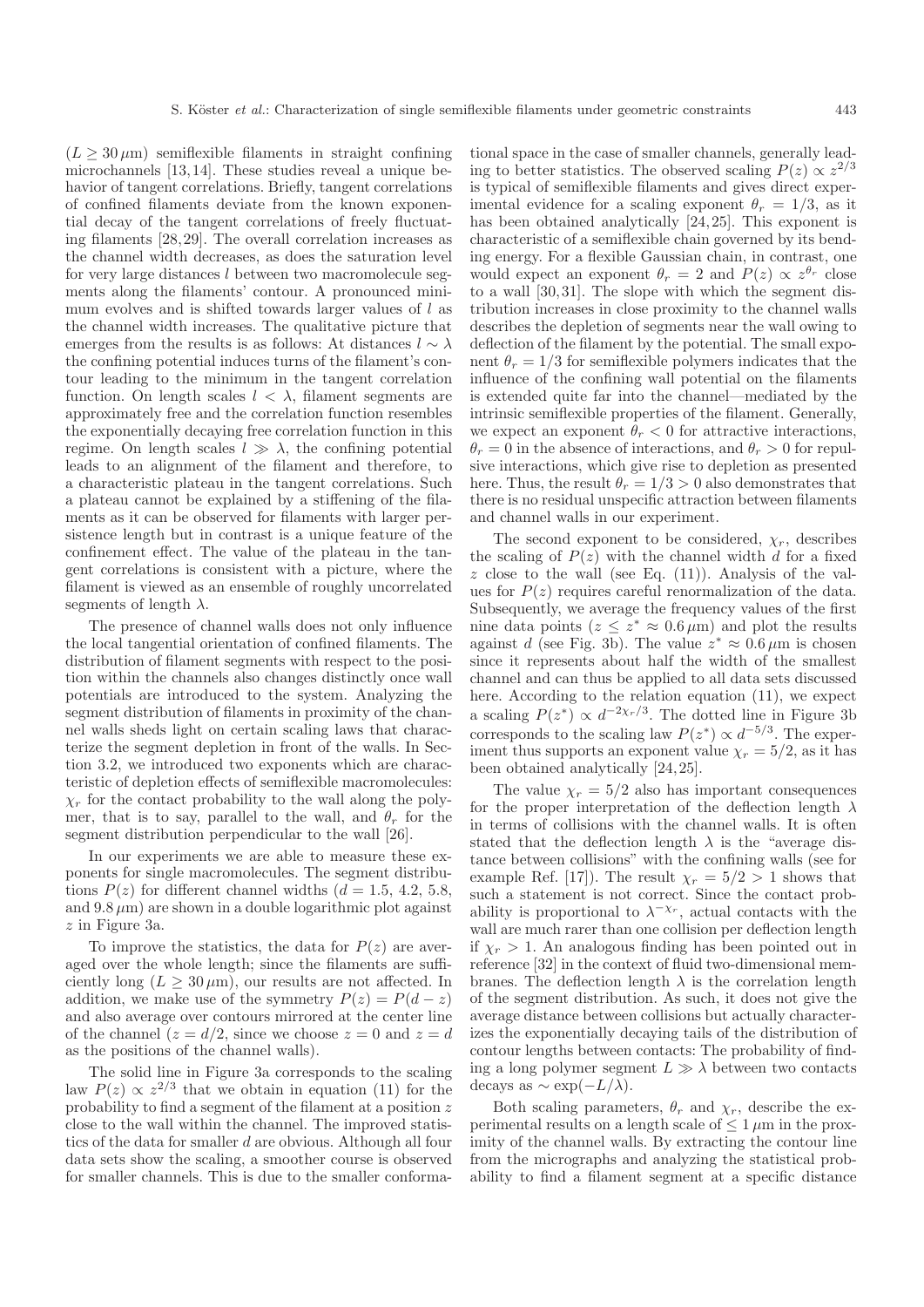

Fig. 3. a) Double-logarithmic plot of the experimental segment distributions which scale as  $z^{2/3}$ . b) Contact probability to the wall which scales as  $d^{-5/3}$ . c) Double-logarithmic plot of the simulated segment distributions which scale as  $z^{2/3}$  as well. d) Simulation data as shown in c collapsed onto a single master curve (dashed line).

from the wall, we can make educated assumptions about the behavior of the filaments on a length scale smaller than the optical resolution.

the scaling function and thus provide strong support of our experimental findings.

In this section, we present experimental evidence for the two exponent values  $\theta_r = 1/3$  and  $\chi_r = 5/2$ . Previously we have confirmed the scaling law  $\lambda \propto d^{2/3}$  experimentally [14]. This relation provides a direct measurement of the roughness exponent  $\zeta = 3/2$ , hearkening back to the condition  $\langle z^2 \rangle \sim d^2$  with  $\langle z^2 \rangle \propto \lambda^{2\zeta}$  for a filament segment of length  $\lambda$ . Determining all three exponents  $\zeta$ ,  $\theta_r$ , and  $\chi_r$  experimentally, we achieve a complete characterization of fluctuations of semiflexible polymers confined by hard walls. We further confirm our findings by providing extensive MC simulations showing the same scaling behavior.

Figure 3c shows simulated data for the same parameters as the experimental data in Figure 3a (channels widths, persistence length, filament length). Note, though, that infinitely thin filaments are assumed in these simulations. The simulations and the experimental data display a striking similarity, both qualitatively and quantitatively. Figure 3d shows the same simulation data again, but rescaled onto a single master curve according to equation (12) (dashed line). All data sets collapse nicely onto

### 4.2 Curved channels

In biological systems, for example the cytoskeleton or the densely packed DNA in cell nuclei, as well as in microfluidic applications, the confining geometry is usually much more complex than a simple straight channel. Therefore, we add more complexity and present experiments and simulations where we confine actin filaments in channels with varying radii of curvature  $R$ . We thus investigate the influence of additional bending on confined filaments.  $R$  is defined as the radius of the center line of the channel, in other words the mean value of the inner radius  $R_i$  and the outer radius  $R_0$  (see Fig. 1b and c). In Figure 4a the tangent correlation functions for  $d = 2.5 \,\mu\text{m}$  wide channels and various values of  $R$  are shown. Each curve represents data from an individual filament and the data are averaged over all recorded conformations and the whole length of the filament. All filaments have a similar contour length  $L \approx 20 \,\mu$ m. The radii of curvature lie between  $13.5 \,\mu \text{m}$  and  $143.5 \,\mu \text{m}$ . These values are on the same or-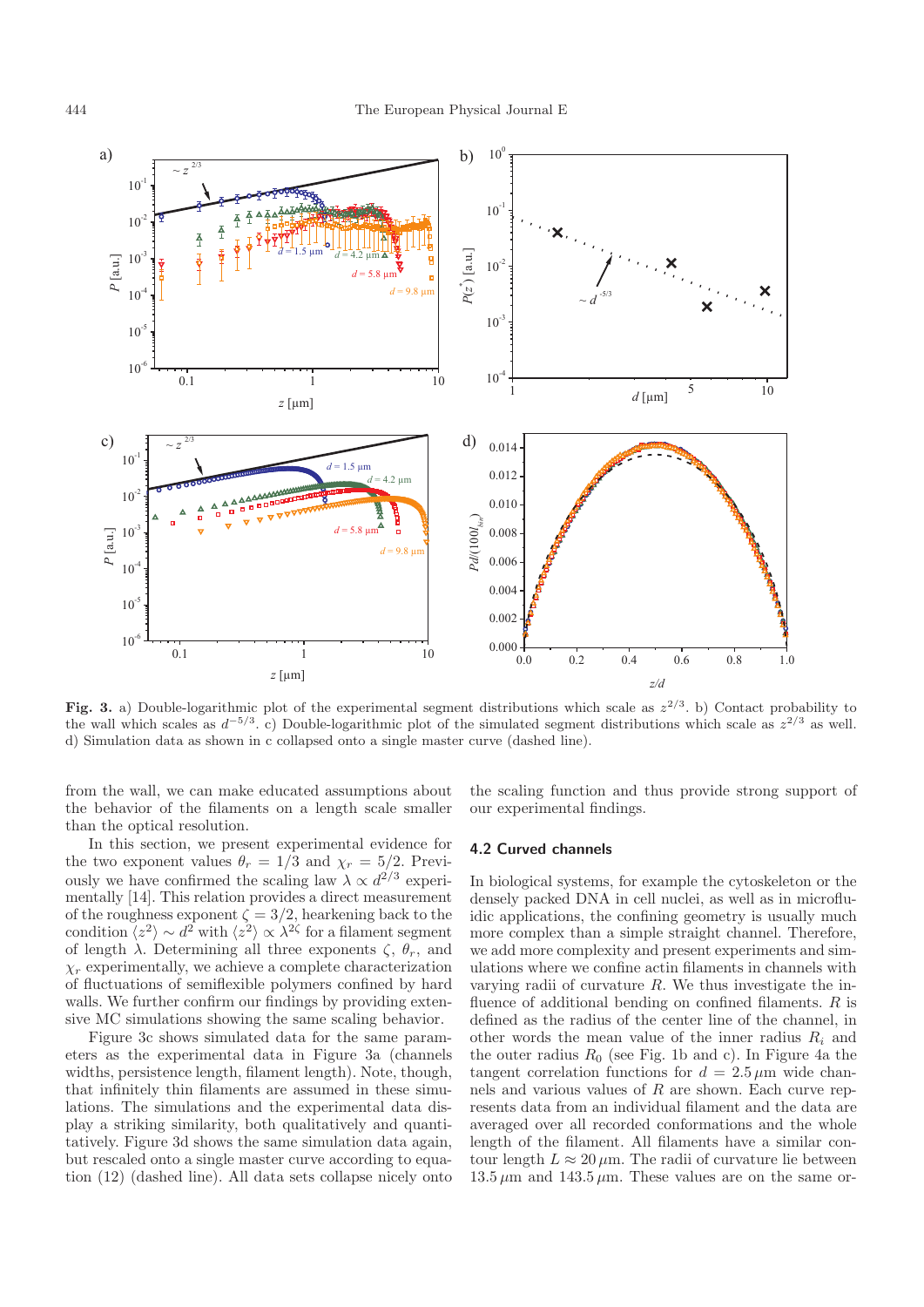

Fig. 4. a) Tangent correlations of actin filaments in curved channels (open symbols) with fits (solid lines);  $d = 2.5 \,\mu\text{m}$ , different radii of curvature R. b) Fit parameters  $\lambda$  and  $L_P$ . For comparison  $\lambda$  and  $L_P$  of straight channels with  $d = 1.5 \,\mu\text{m}$  $(1/R = 0)$  are plotted as well. Dotted line: mean value for  $L_P$ in straight channels.

der of magnitude as the filament length  $L$ , the persistence length  $L_P$ , the channel width d, and the deflection length λ. Therefore, we expect an influence of the radius of curvature on the filaments' behavior. More specifically, the radii of curvature range from  $R \sim L_P$  to  $R \gg L_P$  thus comprising the tightly as well as the weakly bent regime [19]. Compared to straight channels, the fluctuations in curved channels appear clearly less correlated. This effect is more pronounced in channels with smaller R although in all cases the filaments are yet more correlated than unconfined filaments.

To quantify these results, we fit the data with equation (6), which applies if the radius of curvature is larger than the deflection length, or  $R \gg \lambda$  such that the background curvature introduced by the channel is small compared to the typical filament curvature  $1/\lambda$  from thermal fluctuations. We take into consideration a Gaussian correction factor accounting for the fact that microscopy images generally show finite width contour lines of the



Fig. 5. Tangent correlations of filaments in curved channels, collapsed onto a master curve. a) Experimental data as shown in Figure 4a. b) Simulation data.

filaments [14]. The radius of curvature of the channels is measured and introduced into the equation and is not used as a free fit parameter. The fitting functions are shown as solid lines in Figure 4a. For  $R = 13.5 \mu$ m, the notion of the background correlation as described in Section 3 breaks down and thus we are not able to obtain values for the fit parameters.

In Figure 4b both fit parameters,  $\lambda$  and  $L_P$ , are plotted against the curvature,  $1/R$ . All values for  $L_P$  lie in the expected range, close to the mean value for straight channels,  $L_P = 13.1 \,\mu\text{m}$  (dotted line in Fig. 4b). The differences between individual filaments are similar to those observed for straight channels [14]. The deflection length  $\lambda$  as well is almost constant for the larger radii R and slightly larger than the value which we obtain for straight channels with  $d = 1.5 \mu m$  (value for  $1/R = 0$ , plotted for comparison). This is to be expected for the weakly bent regime, where the fluctuations of the filaments are not influenced very much by the bending [19]. Thus the fluctuations can be considered as superimposed to a background correlation and equation (6) can be applied to fit the data. The situation is different for tightly bent filaments, that is, small radii of curvature. While for very small values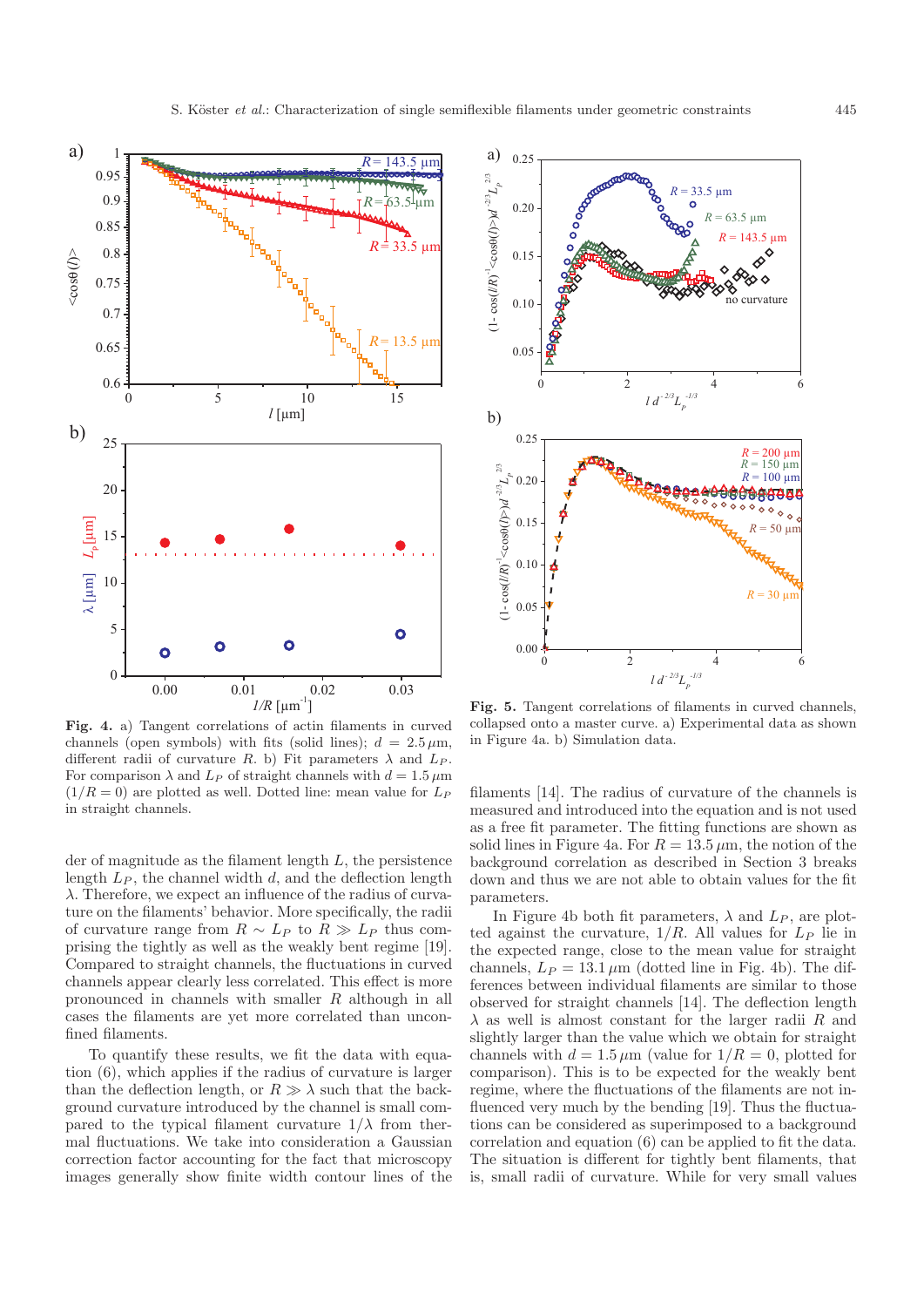of R we cannot apply the background correlation of the channels to the filaments' fluctuations, in the case of an intermediate bending regime for the channels, we observe an increase of  $\lambda$  ( $R = 33.5 \,\mu \text{m}$ ). If a filament is tightly bent, long wavelength fluctuations are frozen out, at the same time resulting in smaller fluctuation amplitudes [19]. If a channel wall is involved we do not observe an effect on  $\lambda$  as long as the fluctuation amplitudes are still larger than the channel width. However, once the bending becomes strong enough such that the amplitudes become smaller than the channel width, the original notion of the deflection length is no longer valid. Thus, we cannot superimpose the "unbent" fluctuations by a background correlation.

We can rescale the data for filaments in curved channels as shown in Figure 4a to collapse the data on a single curve. This is done in two steps: by i) multiplying the data by the prefactor in equation (6) that accounts for the background curvature and ii) rescaling the data according to the Odijk scaling. The resulting data plots are shown in Figure 5a. The data for the strongest curvature,  $R = 13.5 \,\mu\text{m}$ , cannot be rescaled since values for  $\lambda$  and  $L_P$ could not be obtained. In comparison to these experimental results, Figure 5b shows simulation data for tangent correlations of filaments in curved channels, also collapsed onto a single master curve. In both the experiment and the simulation we observe, that only data sets for sufficiently large radii of curvature  $(R > 63.5 \,\mu \text{m}$  and  $R > 100 \,\mu \text{m}$ , respectively) can be collapsed onto a master curve with data for straight channels. However, the data for smaller R show a very different behavior. In the case of small radii of curvature the notion of a superposition of the tangent correlations of the filament and the background correlation breaks down. At the same time the simulations come to a limit for these parameters. Nevertheless, these results show that for strongly bent channels the background tangent correlation and the tangent correlation of the filament fluctuations cannot be superimposed as for more weakly bent channels.

# 5 Conclusions

We present a consistent description of semiflexible filaments in confining geometries. We combine singlemolecule experiments with Monte Carlo simulations and analytical descriptions to characterize the macromolecules' behavior in terms of tangent correlations and segment distributions, taking into account channel width and curvature. We are able to directly measure three scaling exponents which are characteristic for semiflexible filaments, in particular we measure the depletion exponent  $\theta_r = 1/3$ , and the contact exponent  $\chi_r = 5/2$ , which characterize the scaling properties of the segment distribution. We thus show that confined actin can indeed be described in terms of the worm-like chain model on all length scales accessible to optical microscopy. At the same time, we experimentally prove the general scaling laws for semiflexible-polymer physics. Furthermore, we demonstrate that for weakly bent channels the background curvature leads to a background tangent correlation onto which the tangent correlation of the shape fluctuations of the filament is superimposed. For strongly bent channels this notion breaks down due to a freezing-out of long-wavelength fluctuations. These results represent a first step towards the characterization of single-filament behaviour in complex confinement geometries such as in reconstituted-biopolymer networks or in in vivo networks in cells.

We gratefully acknowledge fruitful discussions with Stephan Herminghaus, Reinhard Lipowsky, Holger Stark, and Heather Evans. This project was supported by the DFG in the framework of the Emmy Noether Program (PF 375/2) and of the Priority Program SPP 1164 "Nano- and Microfluidics" (PF  $375/4$ ).

# Appendix A. Tangent correlations in curved channels

In the following section we discuss the behavior of semiflexible filaments in curved channels. As for a straight channel it is sufficient to consider the projection of the filament contour into the two-dimensional focal plane, the  $xz$ plane. Fluctuations in the perpendicular y-direction decouple for a weakly bent filament. In this two-dimensional plane, we consider a curved channel whose centerline is given by the contour  $r_0(s)$ , where s is the arclength of the channel contour. We introduce the unit tangent vector  $\mathbf{t}_0(s) = \partial_s \mathbf{r}_0$  to the channel contour and the unit outward normal vector  $\mathbf{n}_0(s) = -R(s)\partial_s \mathbf{t}_0(s)$ , where  $R(s)$  is the local radius of curvature of the channel center line, that is,  $R^{-1}(s)$  is the local channel curvature. We also find  $\partial_s \mathbf{n}_0(s) = R^{-1}(s)\mathbf{t}_0(s)$ . We describe the filament's contour within the focal plane by displacements  $z(s)$  perpendicular to the local channel direction,

$$
\mathbf{r}(s) = \mathbf{r}_0(s) + z(s)\mathbf{n}_0(s), \tag{A.1}
$$

and assume that filaments are only weakly bent with small displacement gradients  $\partial_s z \ll 1$ . The (unnormalized) tangent vectors of the filament contour  $(Eq. (A.1))$  are

$$
\mathbf{t}(s) = \mathbf{t}_0(s) \left( 1 + z(s) / R(s) - \frac{1}{2} (\partial_s z)^2 \right) + \mathbf{n}_0(s) (\partial_s z),
$$
\n(A.2)

where we neglect terms of order  $\mathcal{O}(z^2R^{-1})$  and  $\mathcal{O}(z(\partial_s z)R^{-1})$ . The arclength element ds| $\partial_s \mathbf{r}$ | of the filament's contour  $(Eq. (A.1))$  is given by

$$
ds|\partial_s \mathbf{r}| \approx ds \left(1 + z(s)/R(s) - \frac{1}{2}(\partial_s z)^2\right). \tag{A.3}
$$

For a contour given by equation (A.1) the filament's bending energy becomes

$$
\mathcal{H}_b = \int_0^L \mathrm{d}s \frac{\kappa}{2} \left[ R^{-2}(s) - R^{-3}(s)z(s) + (\partial_s^2 z)^2 \right]. \quad \text{(A.4)}
$$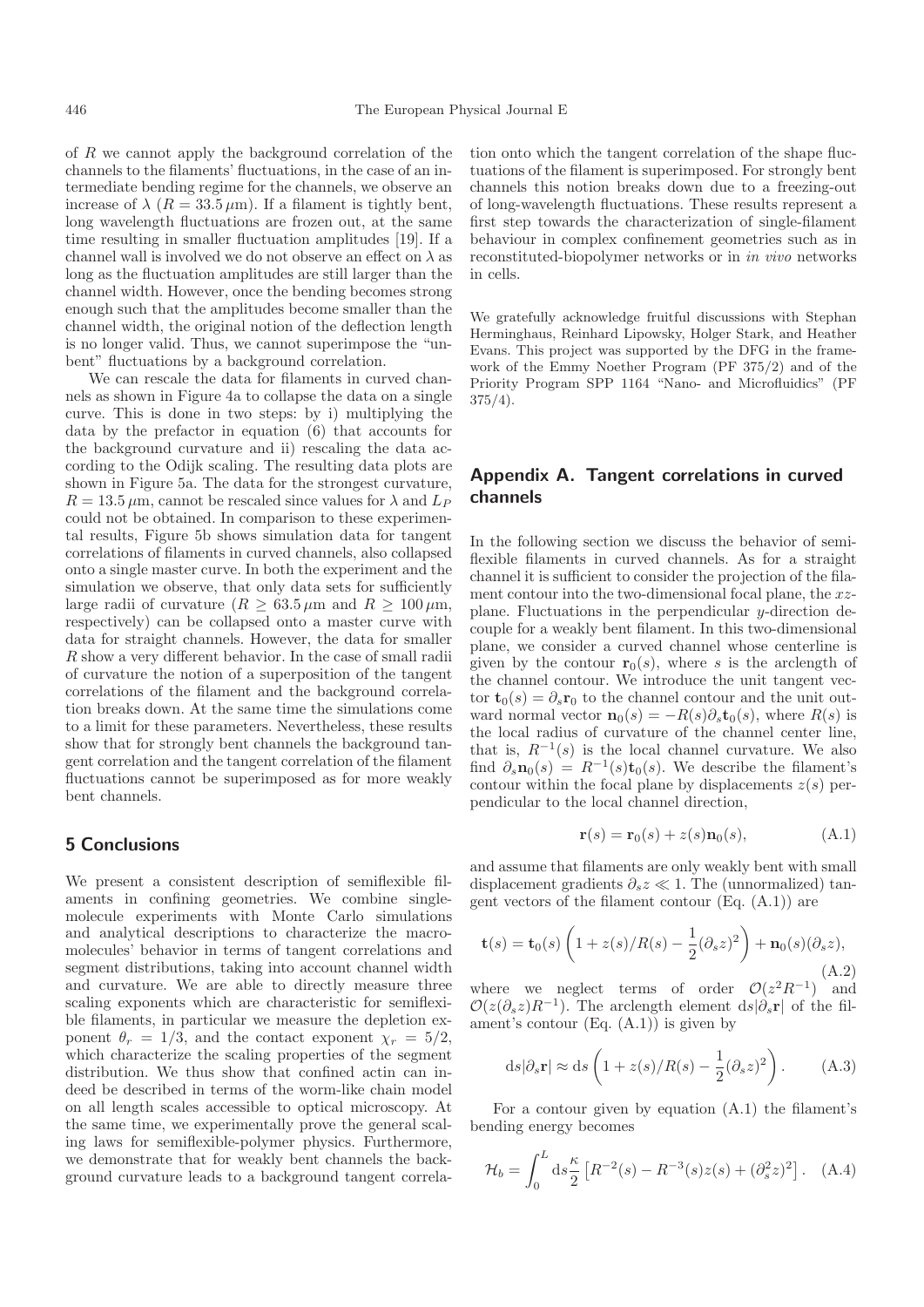In equations  $(A.3)$  and  $(A.4)$ , we neglect some terms of the order of  $\mathcal{O}(R_0^{-4}z^2)$  and  $\mathcal{O}(R_0^{-2}(\partial_s z)^2)$  in the integrand. To analyze the validity of these approximations, we consider an almost straight channel. It can be shown that fluctuations of displacement derivatives scale as  $\langle (\partial_s^2 z)^2 \rangle$ <sub>straight</sub> ∼  $\lambda^{3-2n}/L_P$  for straight channels. Therefore, all neglected terms in equation (A.3) are small compared to the term  $\sim (\partial_s z)^2$  and all neglected terms in equation (A.4) are small compared to the term  $\sim (\partial_s^2 z)^2$  as long as  $\lambda \ll R$ . Equations  $(A.2)$ ,  $(A.3)$ , and  $(A.4)$ , represent the leadingorder terms of an expansion in  $\lambda/R$ .

Filament fluctuations are governed by the sum of the bending energy and a confining potential, which acts on the displacement  $z(s)$  perpendicular to the channel. In the same manner as for straight channels, we replace the steric potential  $V_d(z)$  for channel walls by a parabolic potential  $Kz^2/2$ , which leads to the Hamiltonian

$$
\mathcal{H}_R = \int_0^L \mathrm{d}s \left[ \frac{\kappa}{2} \left( R^{-2}(s) - R^{-3}(s) z(s) + (\partial_s^2 z)^2 \right) + \frac{K}{2} z^2(s) \right] \tag{A.5}
$$

for filament fluctuations in a curved channel. Taking into consideration equation (A.2), the tangent correlation function becomes

$$
\langle \mathbf{t}(s) \cdot \mathbf{t}(s+l) \rangle = (\mathbf{t}_0(s) \cdot \mathbf{t}_0(s+l))
$$
  
 
$$
\times \left[ 1 + \frac{\langle z(s) \rangle}{R(s)} + \frac{\langle z(s+l) \rangle}{R(s+l)} - \frac{1}{2} \langle (\partial_s z(s) - \partial_s z(s+l))^2 \rangle \right]
$$
  
+ 
$$
(\mathbf{t}_0(s) \cdot \mathbf{n}_0(s+l)) \langle \partial_s z(s+l) - \partial_s z(s) \rangle.
$$
 (A.6)

From the quadratic Hamiltonian equation (A.5) we find for the shift of the mean filament contour with respect to the center line of the channel by balancing the force term (second summand in Eq. (A.5)) and the potential term (fourth summand):

$$
\langle z(s) \rangle / R(s) = \frac{\kappa}{KR^4(s)} = \frac{\lambda^4}{4R^4(s)} \tag{A.7}
$$

and

$$
\langle \partial_s z(s) \rangle = -\frac{3\lambda^4}{4R^4(s)} \partial_s R(s). \tag{A.8}
$$

In the limit  $\lambda \ll R$ , expression (A.8) becomes very small and for a channel of constant curvature  $R$ , as used in the experiments, it vanishes. Because the Hamiltonian in equation (A.5) is quadratic, the correlation function  $\langle (\partial_s z(s) - \partial_s z(s+l))^2 \rangle$  is essentially given by the same result as for a straight channel:

$$
\langle [\partial_s z(s) - \partial_s z(s+l)]^2 \rangle = \langle [\partial_s z(s) - \partial_s z(s+l)]^2 \rangle_{\text{straight}}
$$

$$
+ [\langle \partial_s z(s) - \partial_s z(s+l) \rangle]^2. \quad (A.9)
$$

From equation (A.8) and  $\langle (\partial_s z)^2 \rangle_{\text{straight}} \sim \lambda / L_P$  it follows that the second contribution in  $(A.\overline{9})$  can be neglected for  $\lambda \ll R(R(\partial_s R)^2/L_P)^{1/7}$ . Likewise, the contributions linear in  $\langle z \rangle$  in equation (A.6) can be neglected for  $\lambda$   $\ll$  $R(R/L_P)^{1/3}$  and  $\lambda \ll R(R\partial_s R/L_P)^{1/3}$ . These conditions are essentially fulfilled for radii of curvature much larger than the deflection length,  $R \gg \lambda$ . In this limit and in the approximation of a weakly bent filament, the arclength s of the channel is also essentially identical to the arclength of the filament (see Eq. (A.3)). In the limit  $R \gg \lambda$ , we finally obtain

$$
\langle \mathbf{t}(s) \cdot \mathbf{t}(s+l) \rangle \approx (\mathbf{t}_0(s) \cdot \mathbf{t}_0(s+l)) \langle \mathbf{t}(s) \cdot \mathbf{t}(s+l) \rangle_{\text{straight}}
$$

$$
= (\mathbf{t}_0(s) \cdot \mathbf{t}_0(s+l)) \left[ 1 - \frac{\lambda}{2\sqrt{2}L_P} \right]
$$

$$
\times \left( \cos\left(\frac{\pi}{4}\right) - \cos\left(\frac{\pi}{4} + \frac{l}{\lambda}\right) \exp\left(\frac{-l}{\lambda}\right) \right), \qquad (A.10)
$$

where  $\langle \mathbf{t}(s) \cdot \mathbf{t}(s+l) \rangle_{\text{straight}}$  is the tangent correlation function for a straight channel with zero curvature,  $R^{-1} = 0$ .

The detailed conditions  $\lambda \ll R(R/L_P)^{1/3}$  and  $\lambda \ll$  $R(R\partial_s R/L_P)^{1/3}$ , under which the tangent correlations factorize as in equation (A.10), are similar to a condition  $\lambda \ll R^2/L_P$  given by Odijk for the regime, where contour fluctuations decouple from background deformations [19]. The criteria are slightly different because Odijk's estimate is based on the scaling behavior of positional fluctuations, whereas we consider tangent fluctuations.

# Appendix B. Segment distribution in channels

In this section we provide more details of the calculation of segment distributions in channels. To derive the scaling form for the segment distribution  $P(z, v)$  and the exponents  $\theta_r$  and  $\chi_r$  we first note that displacement fluctuations scale as  $\langle z^2 \rangle \sim \lambda^3/L_P \sim d^2$  and fluctuations of displacement gradients scale as  $\langle (\partial_s z)^2 \rangle \sim \lambda/L_P \sim$  $(\langle z^2 \rangle / L_P^2)^{1/3}$ , as follows from equation (1) for large  $l \gg \lambda$ . Therefore, the center segment distribution of a filament confined in a channel in front of a hard wall at  $z = 0$ will depend on the scaling variables  $z/d$  and  $v(L_P/z)^{1/3}$ . A channel has two walls. We choose  $z = 0$  and  $z = d$  as positions of the channel walls. Then the segment distribution has to obey the symmetry  $P(z, v) = P(d - z, -v)$ and a boundary condition  $P(0, v) = 0$  for all  $v \neq 0$ . For two walls, the corresponding symmetric scaling variables are  $z/d$  and  $v(L_P d/z(d-z))^{1/3}$ . We obtain a segment distribution of the form

$$
P(z, v) = d^{-4/3} L_P^{1/3} \left[ z(d-z)/d^2 \right]^{\theta_r}
$$
  
 
$$
\times \Omega \left( z/d, v[L_P d/z(d-z)]^{1/3} \right), \tag{B.1}
$$

where  $\Omega(y, u)$  is a shape function defined for  $0 < y < 1$ with the following properties: i) the symmetry  $\Omega(y, u) =$  $\Omega(1-y,-u);$  ii) a finite value at  $y=u=0;$  iii) exponential decay for large  $u$ ; iv) prefactors in equation  $(B.1)$ are chosen such that the parameter-free normalization  $\int_0^1 dy \int_{-\infty}^{\infty} du [y(1-y)]^{\theta_r+1/3} \Omega(y, u) = 1$  for the shape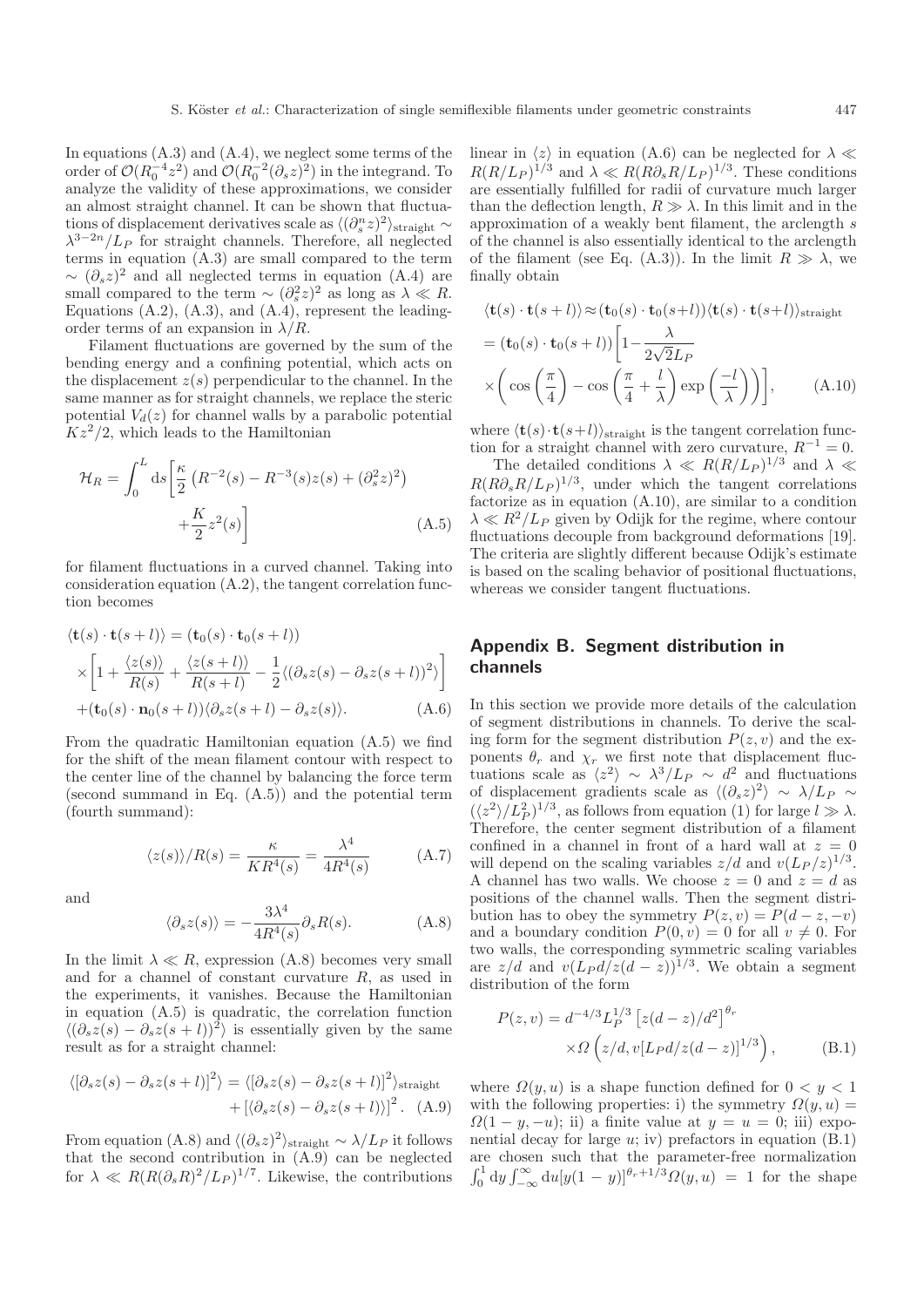function gives the usual normalization of the segment distribution,  $\int_0^d dz \int_{-\infty}^{\infty} dv P(z, v) = 1.$ 

The characteristic exponent  $\theta_r$  describes the segment depletion in front of the channel walls. Close to the wall at  $z \approx 0$ , we can only find parallel segments with  $v =$ 0 (for  $v \neq 0$ , the scaling function in Eq. (B.1) becomes exponentially small for  $z \approx 0$  because the second argument of the scaling function  $u \approx v(L_P/z)^{1/3}$  becomes large). The corresponding value  $P(z, 0)$  is the contact probability, for which we find

$$
P(z,0) \approx z^{\theta_r} d^{-4/3-\theta_r} L_P^{1/3} \Omega(0,0).
$$
 (B.2)

The contact exponent  $\chi_r$  is defined such that it describes the scaling of this contact probability with the correlation length along the polymer, which is given by the deflection length,  $P(z, 0) \sim \lambda^{-\chi_r}$  [26]. Using the scaling law  $d \sim$  $\lambda^{3/2}$  [17] together with equation (B.2) this leads to an exponent relation [26]

$$
\chi_r = 2 + 3\theta_r/2. \tag{B.3}
$$

In the experiments, the v-integrated segment distribution is measured, which follows a scaling behavior

$$
P(z) \equiv \int_{-\infty}^{\infty} dv P(z, v) = d^{-1} [z(d-z)/d^2]^{\theta_r + 1/3} \tilde{\Omega}(z/d),
$$

where  $\tilde{\Omega}(y) \equiv \int_{-\infty}^{\infty} du \Omega(y, u)$  is the corresponding shape function. The corresponding contact probability of finding a segment at  $z \approx 0$  close to the wall with arbitrary tangent v is

$$
P(z) \approx z^{1/3 + \theta_r} d^{-2\chi_r/3} \tilde{\Omega}(0, 0)
$$
  
  $\sim z^{2/3} d^{-5/3}.$  (B.4)

### Appendix C. Monte Carlo simulations

MC simulations are performed for the experimental geometries of straight and curved channels with a rectangular cross-section. We use a similar quasi-two-dimensional geometry as in the experiment with a channel height  $h = 1.4 \,\mu\text{m}$  and channel widths between  $d = 1.5 \,\mu\text{m}$  and  $10 \mu$ m. For curved channels the radii of curvature are between  $R = 30 \,\mu \text{m}$  and  $200 \,\mu \text{m}$ . For an efficient equilibration in the simulation, we introduce a small extensibility of tangent vectors, characterized by a (large) spring constant  $k$  such that the simulation model is the semiflexible harmonic chain model described in reference [33]. Introducing  $N = L/b$  points  $\mathbf{r}_{3,n} = \mathbf{r}_3(nb)$   $(n = 1, \ldots, N)$  along the chain connected by vectors  $\mathbf{t}_{3,n} = \mathbf{r}_{3,n+1} - \mathbf{r}_{3,n}$ , the simulated Hamiltonian is

$$
\mathcal{H}_{3D} = \sum_{n=1}^{N-2} \frac{\kappa}{2b} \left[ \mathbf{t}_{3,n} - \mathbf{t}_{3,n+1} \right]^2 + \sum_{n=1}^{N-1} \frac{k}{2} \left[ |\mathbf{t}_{3,n}| - b \right]^2
$$

$$
+ \sum_{n=1}^{N} bV_{ch}(\mathbf{r}_{3,n}). \tag{C.1}
$$

The discretization length b has to be chosen sufficiently small not to influence results. In general, discretization effects are small in this problem. They are actually absent for a free filament without confining potential.

We use a standard Metropolis algorithm with a combination of local displacement and pivot moves of the chain. A typical MC simulation performs  $\sim 10^7$  MC sweeps over all positions  $\mathbf{r}_{3,n}$ . We project the three-dimensional tangent vectors  $\mathbf{t}_{3,n}$  into the two-dimensional plane  $y = 0$ in the same manner as in the experiment, where the contour is projected into the focal plane. We measure the spatially averaged correlations of the projected tangent vectors  $\mathbf{t}_n = (1 - \hat{\mathbf{e}}_y \otimes \hat{\mathbf{e}}_y) \mathbf{t}_{3,n}$ , where  $\hat{\mathbf{e}}_y$  is the unit vector in the y-direction. The  $MC$  algorithm that we described so far simulates ideally thin filaments. It is used to confirm that the results (1) and (2) for the tangent correlations, which were originally derived for a harmonic confining potential, remain valid for tangent correlations in steric channel confinement and to determine the appropriate value of the numerical prefactor  $a \approx 0.76$  in the Odijk scaling relation  $\lambda = aL_P^{1/3}d^{2/3}$ .

In the microscope image, however, the filament's contour has a finite thickness which cannot be neglected. The thickness originates from the finite exposure time and the limited resolution of optical microscopes. To capture these effects in the MC simulation and to allow for a detailed comparison with experimental data, we simulate the experimental imaging process within the MC simulation. Snapshots of such simulations are shown in Figure 2 along with experimental snapshots. We first mimic the experimental data acquisition process by introducing a pixel grid with a pixel size of  $0.065 \mu m$  comparable to the pixel size of the camera. Then we generate "microscopy images" by selecting each pixel which is positioned within a radius  $R_{MC}$  of the polymer's contour at any time point during a certain MC exposure time of several hundred MC sweeps. Similar to the experimental images the radius  $R_{MC}$  is much larger than the pixel size. This step leads to the loss of information about the filaments' positions on length scales smaller than  $R_{MC}$ . Typically we used values around  $0.30 \mu$ m for  $R_{MC}$  which is comparable to the filament radii on the experimental binarized microscopy images. We obtain simulated binarized images as shown in Figure 2b. After acquiring the simulated images, we analyze them using the same procedure as for the experimental data. We first reduce the image contour which has a thickness of the order of  $2R_{MC}$  to a one-pixel-line. For this step we use the same algorithm as described in reference [34]. A cubic spline is fitted to the one-pixel-line, and an arclength reparametrization of the resulting continuous line is obtained by dividing it into tangent vectors of equal length. In the MC simulations, we can control the filament thickness  $R_{MC}$  and the exposure time. As described in reference [14] this allows us to obtain much improved fits to the experimental data for tangent correlations and to accurately determine persistence and deflection lengths from these fits.